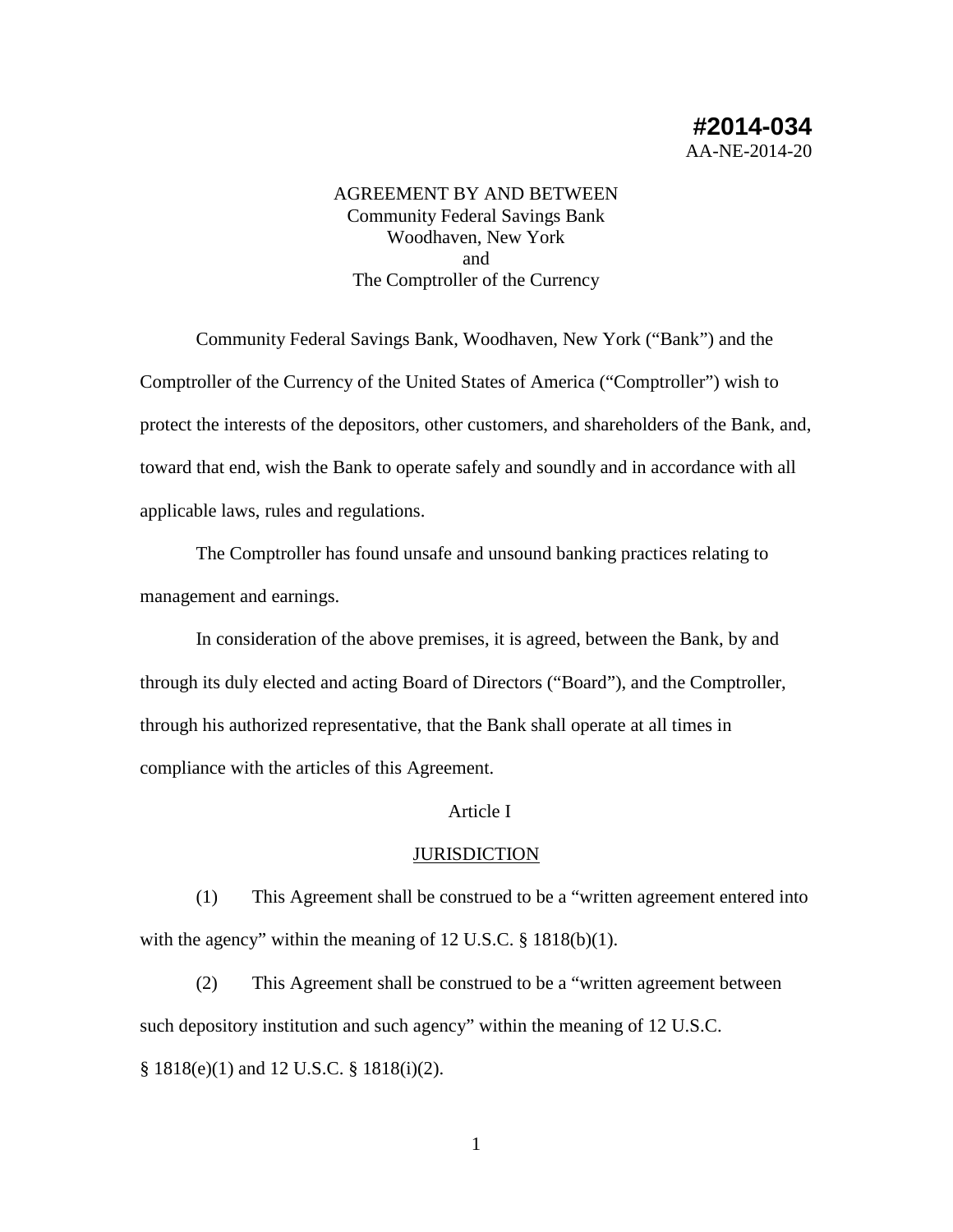(3) This Agreement shall be construed to be a "formal written agreement" within the meaning of [1](#page-1-0)2 C.F.R. § 163.555.<sup>1</sup> See 12 U.S.C. § 1831i.

(4) This Agreement shall be construed to be a "written agreement" within the meaning of 12 U.S.C. § 1818(u)(1)(A).

(5) This Agreement shall cause the Bank to continue to be designated as in "troubled condition," as set forth in 12 C.F.R. § 163.555, unless otherwise informed in writing by the Comptroller and the following restrictions shall apply:

- (a) The Bank is required to notify the OCC of the proposed addition of any individual to the board of directors or the employment of any individual as a senior executive officer at least thirty (30) days before such addition or employment becomes effective, as required by the 12 C.F.R. § 163.560 and 12 U.S.C. § 1831i.
- (b) The Bank is restricted from making any "golden parachute payment" (including severance payments and agreements relating thereto), within the meaning and subject to the restrictions of 12 U.S.C. § 1828(k) and 12 C.F.R. Part 359, except as may be permitted under the above-mentioned statute and regulation.
- (c) The Bank shall not declare or pay dividends or make any other capital distributions, as that term is defined in 12 C.F.R. § 163.141,

<span id="page-1-0"></span><sup>&</sup>lt;sup>1</sup> In order to facilitate the Office of the Comptroller of the Currency's (OCC) enforcement and administration of former Office of Thrift Supervision (OTS) rules and to make appropriate changes to these rules to reflect OCC supervision of federal savings associations as of the transfer date, the OCC republished, with nomenclature and other technical changes, the OTS regulations formerly found in Chapter V of Title 12 of the Code of Federal Regulations. The republished regulations are codified with the OCC's regulations in Chapter I at parts 100 through 197 ("Republished Regulations"), effective on July 21, 2011. The Republished Regulations supersede the OTS regulations in Chapter V for purposes of OCC supervision and regulation of federal savings associations. OTS Integration Pursuant to the Dodd-Frank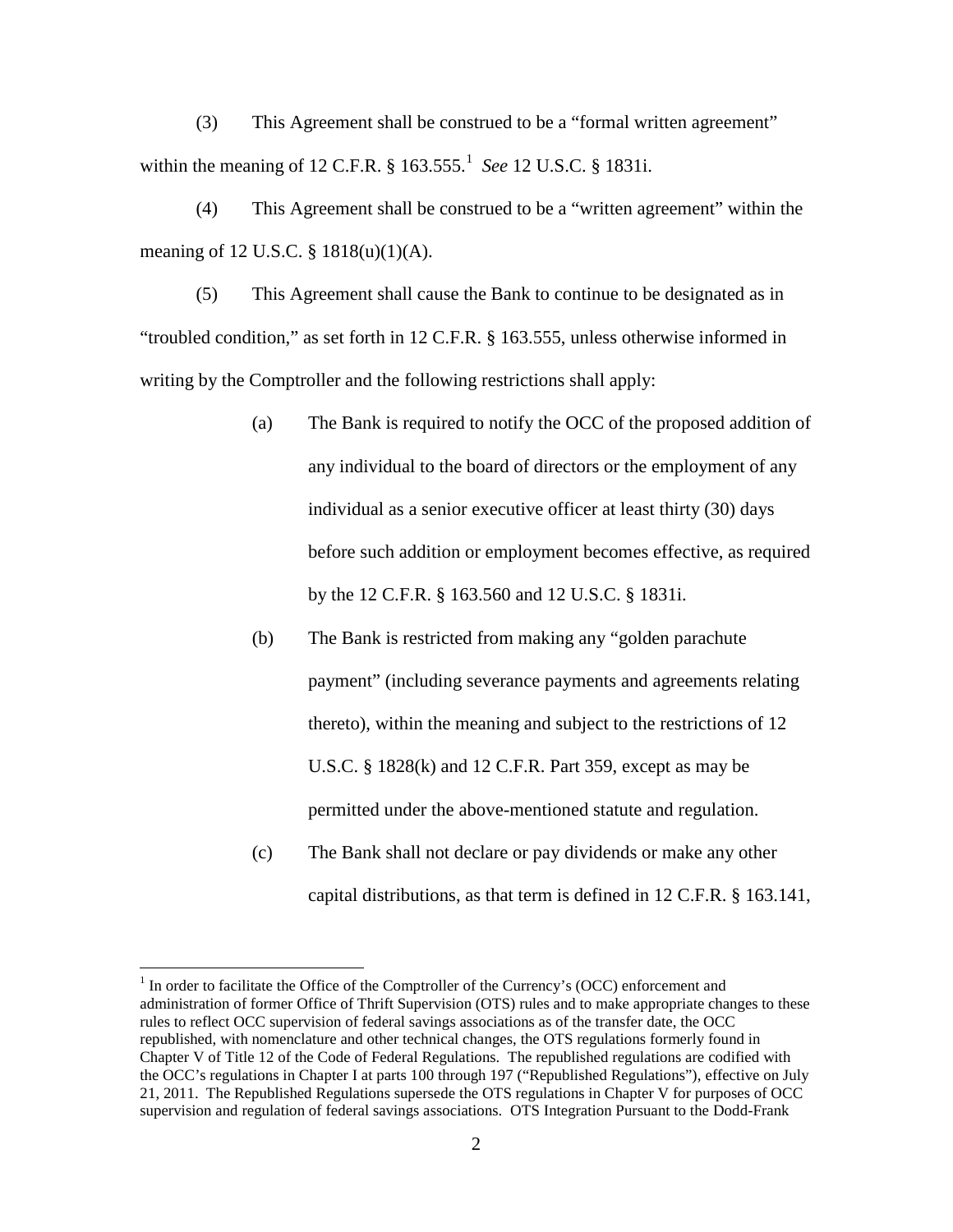without first filing an application pursuant to 12 C.F.R. §

163.143(a) and receiving the prior written approval of the Assistant

Deputy Comptroller.

- (d) The Bank will not qualify for expedited treatment for applications and notices filed with the OCC. See 12 C.F.R. § 116.5.
- (6) All reports or plans which the Bank or Board has agreed to submit to the

Assistant Deputy Comptroller pursuant to this Agreement shall be forwarded to:

Thomas S. Angstadt Assistant Deputy Comptroller New York Metro 340 Madison Avenue, Fourth Floor New York, NY 10173

# Article II

# COMPLIANCE COMMITTEE

(1) Within thirty (30) days of the date of this Agreement, the Board shall appoint a Compliance Committee of at least three (3) directors, of which no more than one (1) shall be an employee or controlling shareholder of the Bank or any of its affiliates (as the term "affiliate" is defined in 12 U.S.C.  $\S 371c(b)(1)$ ), or a family member of any such person. Upon appointment, the names of the members of the Compliance Committee and, in the event of a change of the membership, the name of any new member shall be submitted in writing to the Assistant Deputy Comptroller. The Compliance Committee shall be responsible for monitoring and coordinating the Bank's adherence to the provisions of this Agreement.

(2) The Compliance Committee shall meet at least monthly.

 $\overline{a}$ 

Wall Street Reform and Consumer Protection Act; Interim Final Rule, 76 Fed.Reg. 48,950 (Aug. 9, 2011). References in this document are to the Republished Regulations at 12 C.F.R. Chapter I.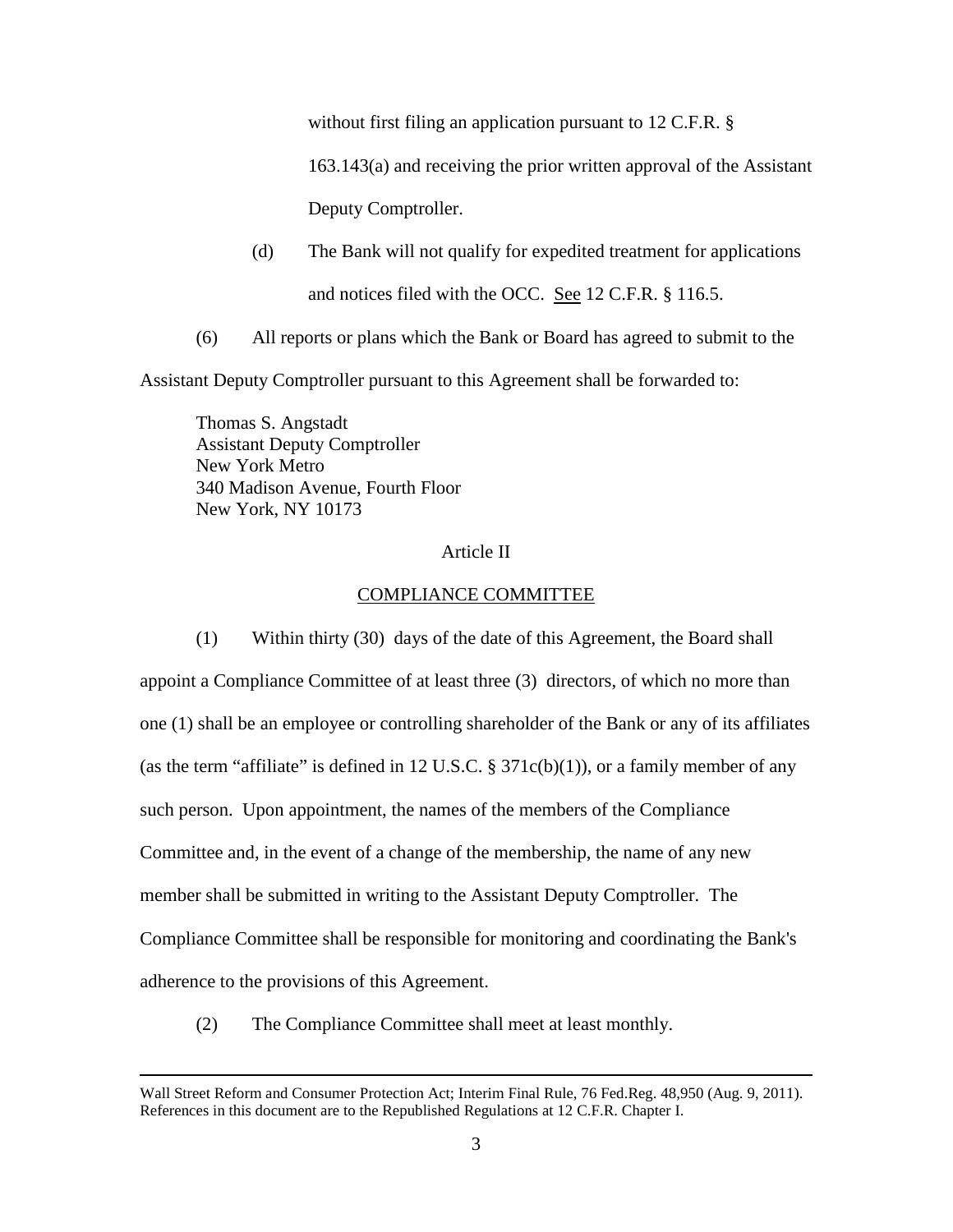(3) Within ninety (90) days of the date of this Agreement and quarterly thereafter, the Compliance Committee shall submit a written progress report to the Board setting forth in detail:

- (a) a description of the action needed to achieve full compliance with each Article of this Agreement;
- (b) actions taken to comply with each Article of this Agreement; and
- (c) the results and status of those actions.

(4) The Board shall forward a copy of the Compliance Committee's report, with any additional comments by the Board, to the Assistant Deputy Comptroller within ten (10) days of receiving such report.

# Article III

#### BUSINESS PLAN

(1) Within sixty (60) days, the Board shall update, revise and thereafter ensure Bank adherence to a comprehensive business plan for the time period of December 31, 2013 through December 31, 2016 that conforms to all applicable laws, regulations, and regulatory guidance. The business plan shall include at a minimum:

- (a) a written profit plan and a detailed budget that describes the Bank's objectives for improving core earnings, and achieving profitability on a consistent basis;
- (b) strategies for ensuring that the Bank has the financial and personnel resources necessary to implement and adhere to the Business plan, adequately support the Bank's risk profile, and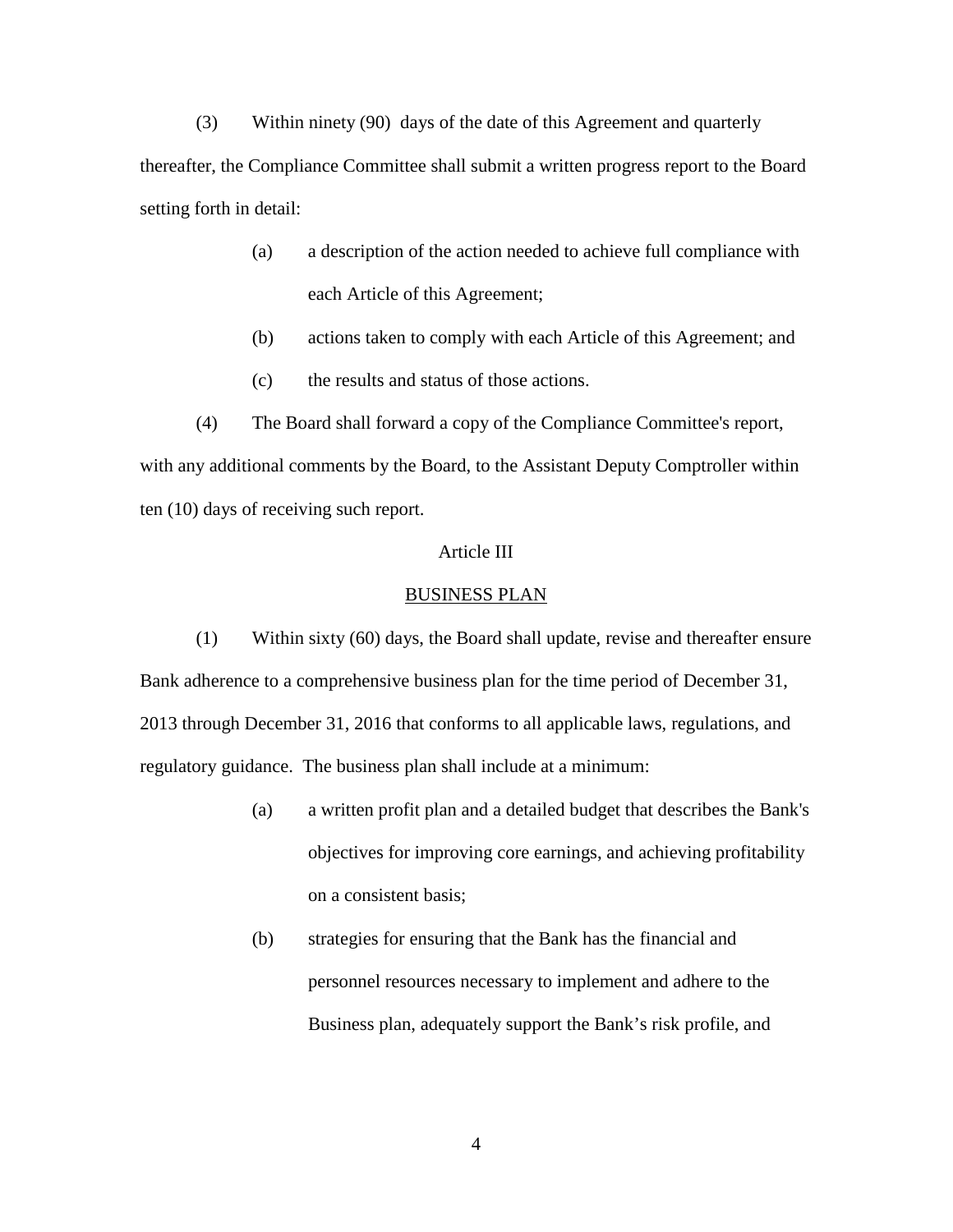maintain compliance with applicable regulatory capital requirements;

- (c) procedures shall also be established to monitor the Bank's actual results against these projections and to provide for appropriate adjustments to the budget and profit plan and specific time frames for the accomplishment of these objectives;
- (d) identification of all relevant assumptions made in formulating the business plan and a requirement that documentation supporting such assumptions be retained by the Bank.

(2) A copy of the plan shall be submitted to the Assistant Deputy Comptroller for review and prior written determination of no supervisory objection. Upon receiving a determination of no supervisory objection from the Assistant Deputy Comptroller, the Bank shall implement and adhere to the program.

(3) The Board shall ensure that the Bank has processes, personnel, and control systems to ensure implementation of and adherence to the plan developed pursuant to this Article.

### Article IV

#### BOARD TO ENSURE COMPETENT MANAGEMENT

(1) Within ninety (90) days, the Board shall ensure that the Bank has competent management in place on a full-time basis in its President and the officer designated for Bank Secrecy Act compliance (the "BSA Officer") positions to carry out the Board's policies, ensure compliance with this Agreement, applicable laws, rules and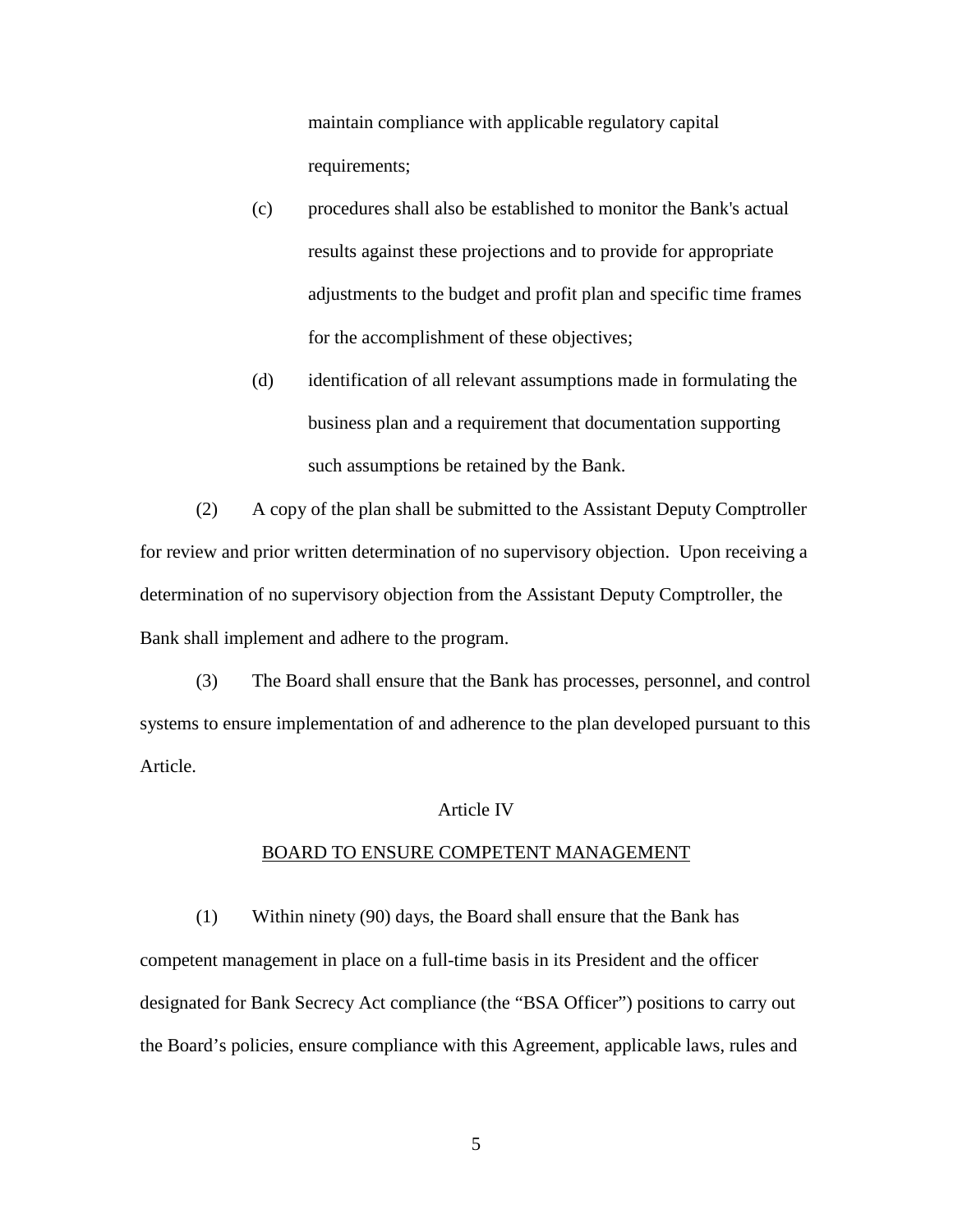regulations, and manage the day-to-day operations of the Bank in a safe and sound manner.

(2) For incumbent officers in the positions mentioned in Paragraph (1) of this Article, the Board shall, within sixty (60) days, assess each of these officers' experience, other qualifications and performance compared to the position's description, duties and responsibilities.

(3) If the Board determines that an incumbent officer in the positions mentioned in Paragraph (1) will continue in his/her position but that the officer's depth of skills needs improvement, the Board will, within sixty (60) days of that determination, develop and implement a written program, with specific time frames, to improve the officer's supervision and management of the Bank. At a minimum the written program shall include:

- (a) an education program designed to ensure that the officer has skills and abilities necessary to supervise effectively;
- (b) a program to improve the effectiveness of the officer;
- (c) objectives by which the officer's effectiveness will be measured; and
- (d) a performance appraisal program for evaluating performance according to the position's description and responsibilities and for measuring performance against the Bank's goals and objectives.

Upon completion, a copy of the written program shall be submitted to the Assistant Deputy Comptroller.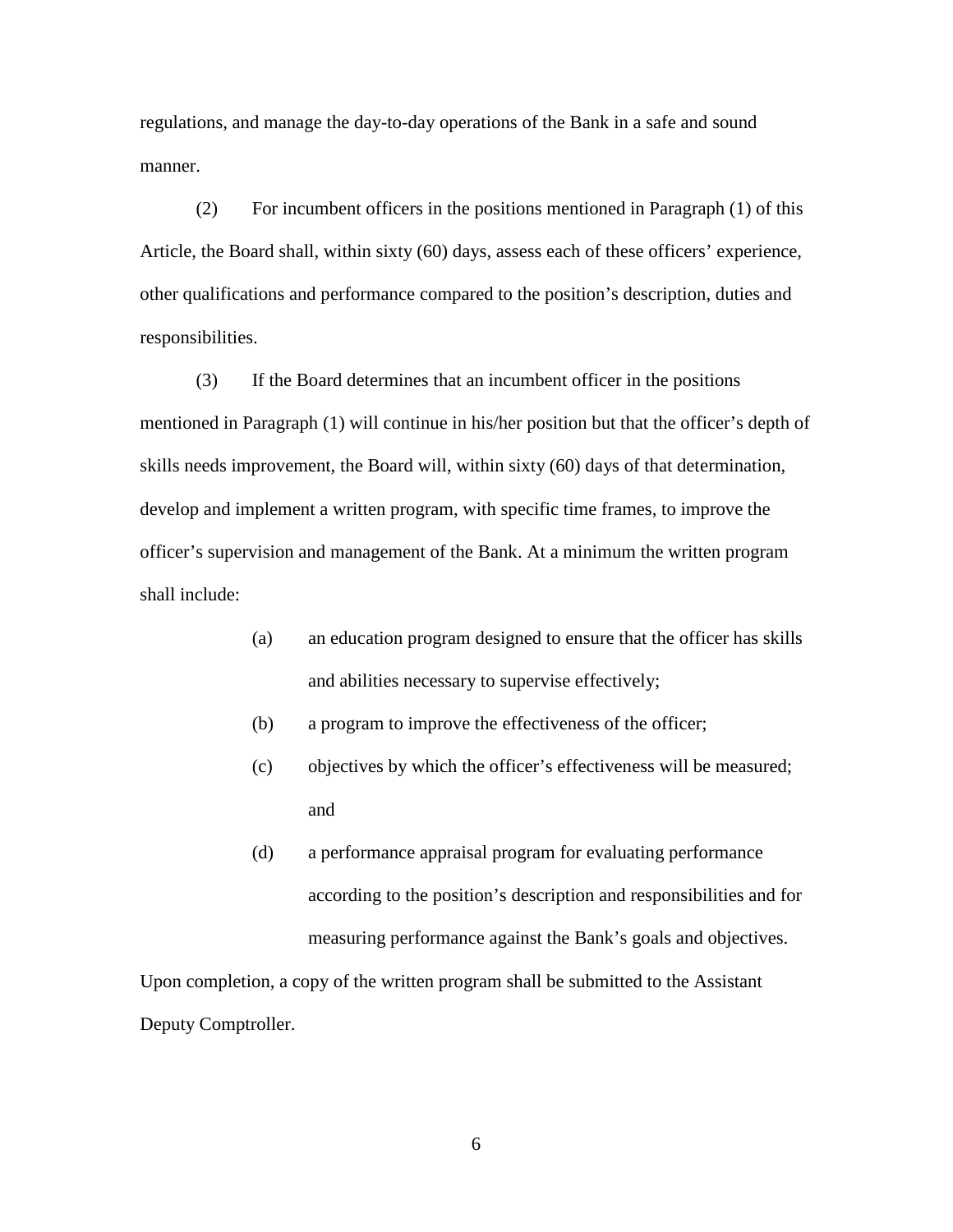(4) If a position mentioned in Paragraph (1) of this Article is vacant now or in the future, including if the Board realigns an existing officer's responsibilities and a position mentioned in Paragraph (1) of this Article becomes vacant, the Board shall within thirty (30) days of such vacancy appoint a capable person to the vacant position who shall be vested with sufficient executive authority to ensure the Bank's compliance with this Agreement and the safe and sound operation of functions within the scope of that position's responsibility.

(5) Prior to the appointment of any individual to the position of an executive officer, as defined in 12 C.F.R.  $\S$  215.2(e)(1), the Board shall submit to the Assistant Deputy Comptroller the following information:

- (a) a written notice containing the information set forth in 12 C.F.R. § 163.570 and regulatory guidance related thereto;
- (b) a written statement of the Board's reasons for selecting the proposed officer; and
- (c) a written description of the proposed officer's duties and responsibilities.

(6) The Assistant Deputy Comptroller or his/her designee shall have the power to disapprove the appointment of the proposed officer. Appointments of senior executive officers, as defined in 12 C.F.R. § 163.555, are subject to the requirements set forth in 12 C.F.R. Part 163, Subpart H – Notice of Change of Director or Senior Executive Officer. For individuals that are not senior executive officers, the requirement to submit information and the prior disapproval provisions of this Article are based on the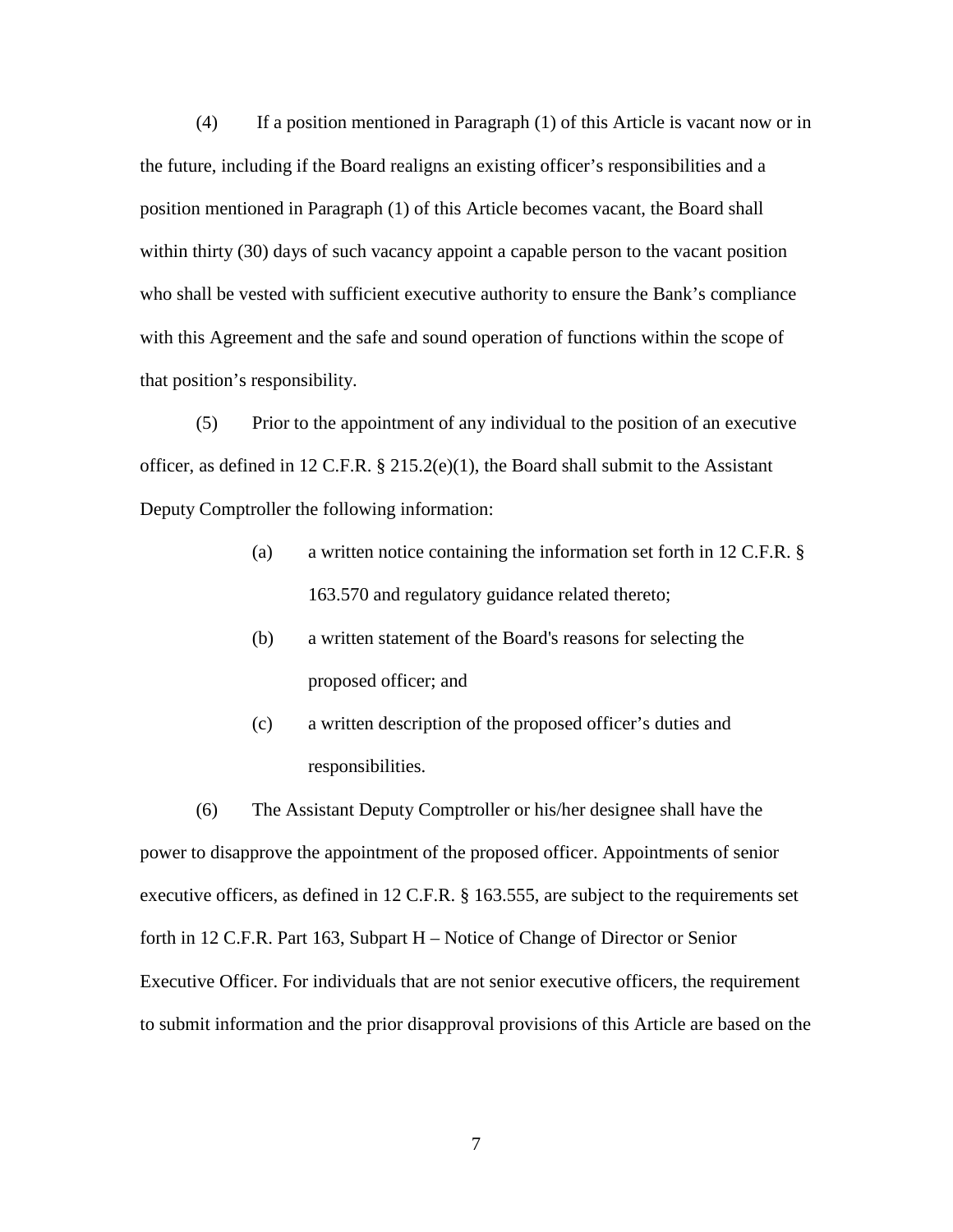authority of 12 U.S.C. § 1818(b)(6)(E). The lack of disapproval of such individual shall not constitute an approval or endorsement of the proposed officer.

# Article V

### SUSPICIOUS ACTIVITY REPORTS

(1) The Board shall ensure that Bank management revises and ensures Bank adherence to its written Suspicious Activity Reports ("SARs") program to such that its system of internal controls and processes ensure compliance with the requirements to file SARs set forth in 12 C.F.R. § 163.180, as amended. At a minimum, this written program shall establish risk-based procedures for identifying, escalating, investigating and reporting known or suspected violations of Federal law, violations of the BSA, or suspicious transactions related to the opening of new accounts, the monitoring of current accounts, and the transfer of funds through the Bank.

(2) The Board shall ensure that Bank management has established processes, personnel, and control systems to ensure the effective implementation of, and adherence to, the program developed pursuant to paragraph (1) of this Article, and that there are appropriate monitoring criteria designed to ensure proper identification and timely reporting of all known or suspected violations of law and suspicious transactions.

(3) The Board shall ensure that Bank management uses investigative case file standards that are consistent with the SAR Decision-Making Process section of the FFIEC Bank Secrecy Act/Anti-Money Laundering Examination Manual. At a minimum, the revised program shall include:

> (a) investigative procedures related to suspicious transactions and activity;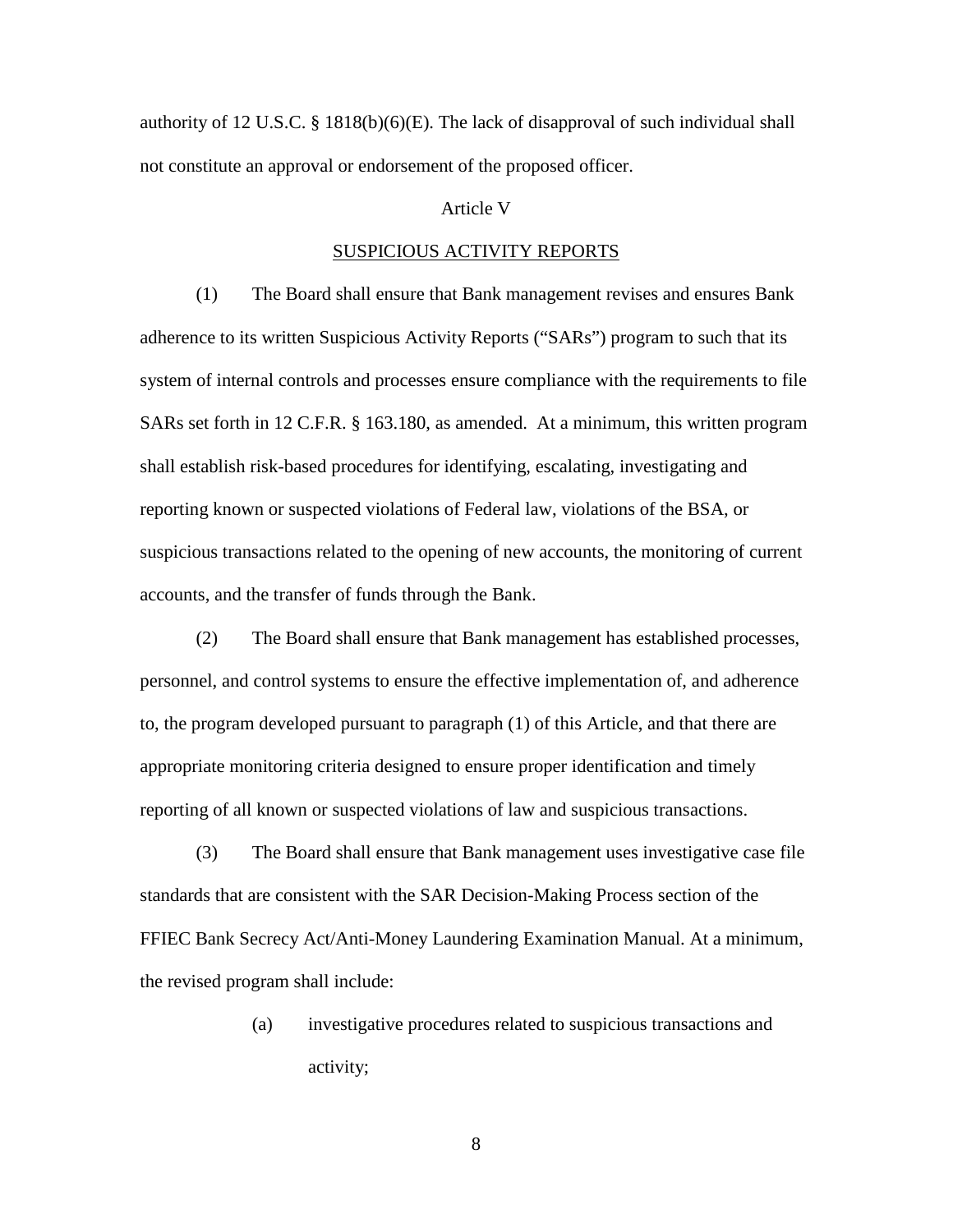- (b) the Banks's rationale to file or not file a SAR;
- (c) documentation for all filed SARs and decisions made to not file a SAR

## Article VI

## OFFICE OF FOREIGN ASSETS CONTROL (OFAC)

(1) Within sixty (60) days, the Board shall develop and implement policies,

procedures, processes and a system of internal controls to ensure compliance with the Office of Foreign Asset Control Regulations set forth at 31 C.F.R. Part 500 (OFAC Procedures) and to monitor all transaction for full compliance with all applicable laws, regulations and regulatory guidance. At a minimum, the OFAC Procedures shall address the corrective actions set forth in the 2013 ROE requiring that the Bank's OFAC risk assessment be sufficiently tailored to match the risk profile of the Bank and to ensure that OFAC filters are set to a sufficient level of sensitivity.

## Article VII

#### CLOSING

(1) Although the Board has agreed to submit certain programs and reports to the Assistant Deputy Comptroller for review or prior written determination of no supervisory objection, the Board has the ultimate responsibility for proper and sound management of the Bank.

(2) It is expressly and clearly understood that if, at any time, the Comptroller deems it appropriate in fulfilling the responsibilities placed upon him/her by the several laws of the United States of America to undertake any action affecting the Bank, nothing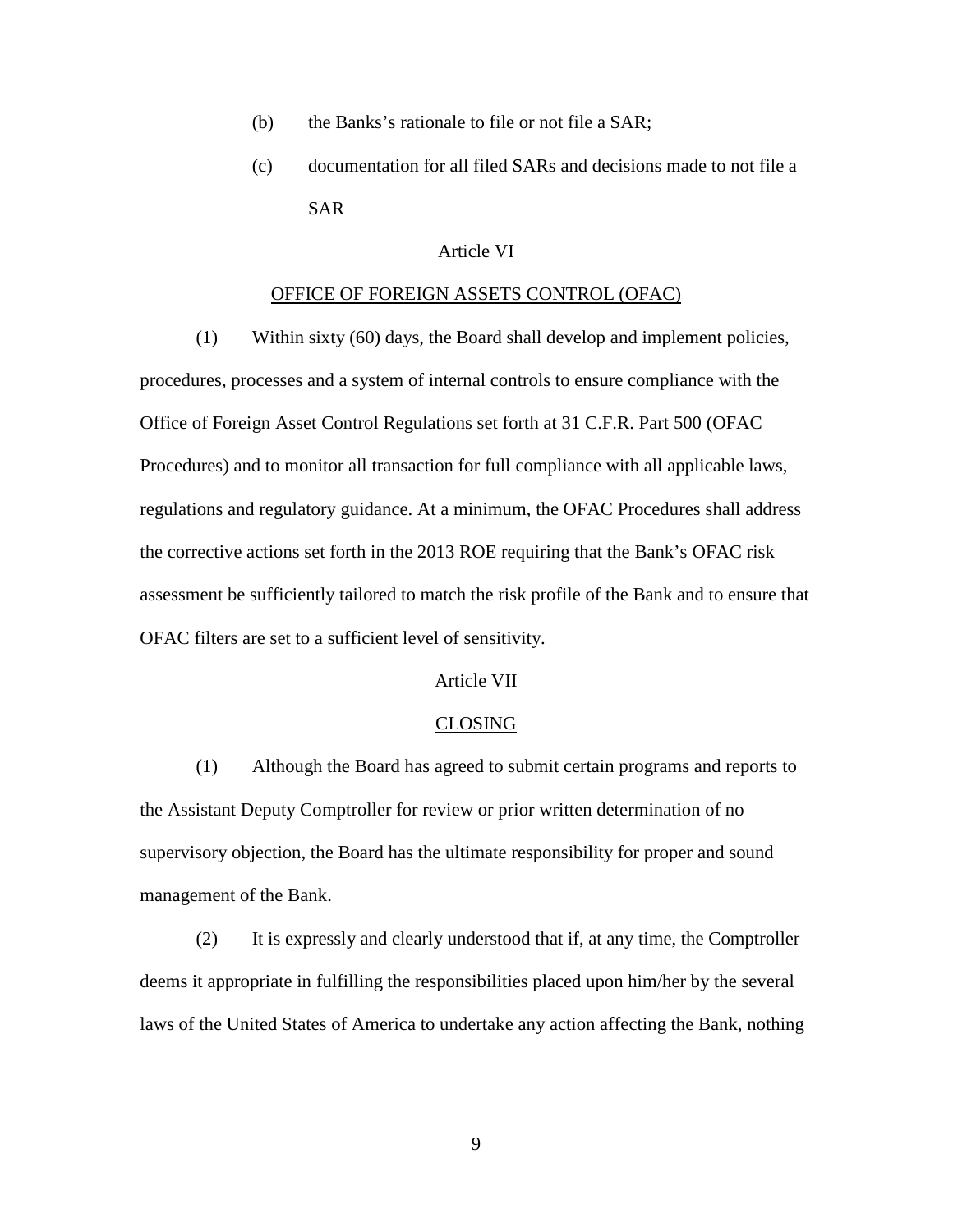in this Agreement shall in any way inhibit, estop, bar, or otherwise prevent the Comptroller from so doing.

(3) Any time limitations imposed by this Agreement shall begin to run from the effective date of this Agreement. Such time requirements may be extended in writing by the Assistant Deputy Comptroller for good cause upon written application by the Board.

(4) The provisions of this Agreement shall be effective upon execution by the parties hereto and its provisions shall continue in full force and effect unless or until such provisions are amended in writing by mutual consent of the parties to the Agreement or excepted, waived, or terminated in writing by the Comptroller.

(5) In each instance in this Agreement in which the Board is required to ensure adherence to, and undertake to perform certain obligations of the Bank, it is intended to mean that the Board shall:

- (a) authorize and adopt such actions on behalf of the Bank as may be necessary for the Bank to perform its obligations and undertakings under the terms of this Agreement;
- (b) require the timely reporting by Bank management of such actions directed by the Board to be taken under the terms of this Agreement;
- (c) follow-up on any non-compliance with such actions in a timely and appropriate manner; and
- (d) require corrective action be taken in a timely manner of any noncompliance with such actions.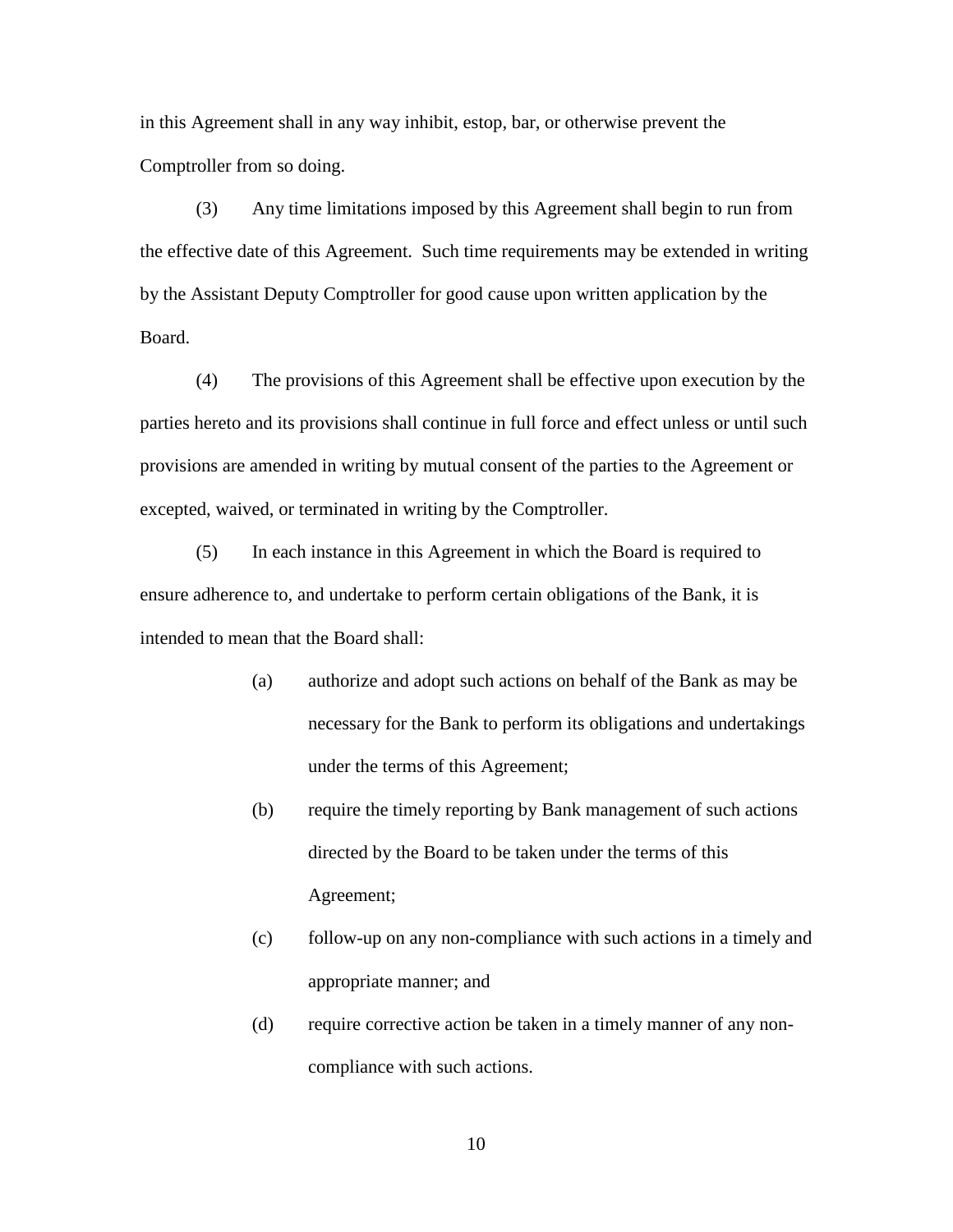(6) This Agreement is intended to be, and shall be construed to be, a supervisory "written agreement entered into with the agency" as contemplated by 12 U.S.C. § 1818(b)(1), and expressly does not form, and may not be construed to form, a contract binding on the Comptroller or the United States. Notwithstanding the absence of mutuality of obligation, or of consideration, or of a contract, the Comptroller may enforce any of the commitments or obligations herein undertaken by the Bank under his supervisory powers, including 12 U.S.C. § 1818(b)(1), and not as a matter of contract law. The Bank expressly acknowledges that neither the Bank nor the Comptroller has any intention to enter into a contract. The Bank also expressly acknowledges that no officer or employee of the Office of the Comptroller of the Currency has statutory or other authority to bind the United States, the U.S. Treasury Department, the Comptroller, or any other federal bank regulatory agency or entity, or any officer or employee of any of those entities to a contract affecting the Comptroller's exercise of his supervisory responsibilities. The terms of this Agreement, including this paragraph, are not subject to amendment or modification by any extraneous expression, prior agreements or prior arrangements between the parties, whether oral or written.

IN TESTIMONY WHEREOF, the undersigned, authorized by the Comptroller, has hereunto set his hand on behalf of the Comptroller.

 $/$ s/ $/$ s/ $/$ Date

Thomas S. Angstadt Assistant Deputy Comptroller New York Field Office